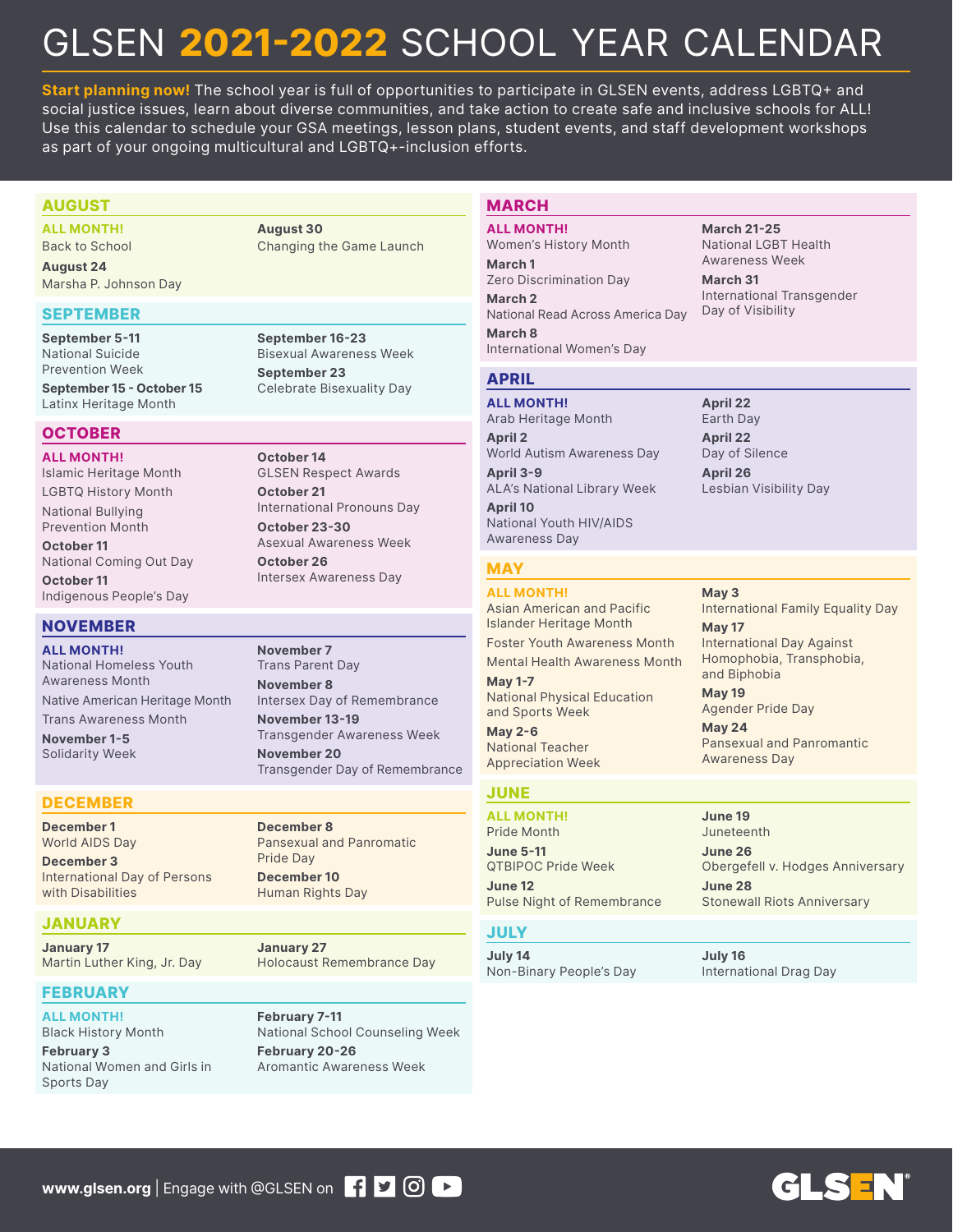### **AUGUST 2021**

| <b>SUNDAY</b>  | <b>MONDAY</b>                     | <b>TUESDAY</b>                 | <b>WEDNESDAY</b>                           | <b>THURSDAY</b> | <b>FRIDAY</b>  | <b>SATURDAY</b> |
|----------------|-----------------------------------|--------------------------------|--------------------------------------------|-----------------|----------------|-----------------|
| $\overline{1}$ | $\overline{2}$                    | $\overline{3}$                 | $\overline{4}$                             | $\overline{5}$  | $6\phantom{a}$ | $\overline{7}$  |
| $\bf{8}$       | 9                                 | $10$                           | 11                                         | 12              | 13             | 14              |
| 15             | 16                                | 17                             | 18                                         | 19              | 20             | 21              |
| 22             | 23                                | 24<br>Marsha P.<br>Johnson Day | 25                                         | 26              | 27             | 28              |
| 29             | 30<br>Changing the<br>Game Launch | 31                             | <b>ALL MONTH!</b><br><b>Back to School</b> |                 |                |                 |

### **SEPTEMBER 2021**

| <b>SUNDAY</b>                                                       | <b>MONDAY</b> | <b>TUESDAY</b> | <b>WEDNESDAY</b>                      | <b>THURSDAY</b>                                                                     | <b>FRIDAY</b> | <b>SATURDAY</b>                                                 |
|---------------------------------------------------------------------|---------------|----------------|---------------------------------------|-------------------------------------------------------------------------------------|---------------|-----------------------------------------------------------------|
|                                                                     |               |                | $\mathbf{1}$                          | $\overline{2}$                                                                      | $\mathbf{3}$  | $\overline{4}$                                                  |
| $\mathbf 5$<br><b>National Suicide</b><br>Prevention Week<br>Begins | 6             | $\overline{7}$ | $\bf8$                                | $\boldsymbol{9}$                                                                    | 10            | 11<br><b>National Suicide</b><br><b>Prevention Week</b><br>Ends |
| 12                                                                  | 13            | 14             | 15<br>Latinx Heritage<br>Month Begins | 16<br><b>Bisexual Awareness</b><br>Week Begins                                      | 17            | 18                                                              |
| 19                                                                  | 20            | 21             | 22                                    | 23<br><b>Bisexual Awareness</b><br>Week Ends<br>Celebrate<br><b>Bisexuality Day</b> | 24            | 25                                                              |
| 26                                                                  | 27            | 28             | 29                                    | 30                                                                                  |               |                                                                 |

**GLSEN®** 

**www.glsen.org** | Engage with @GLSEN on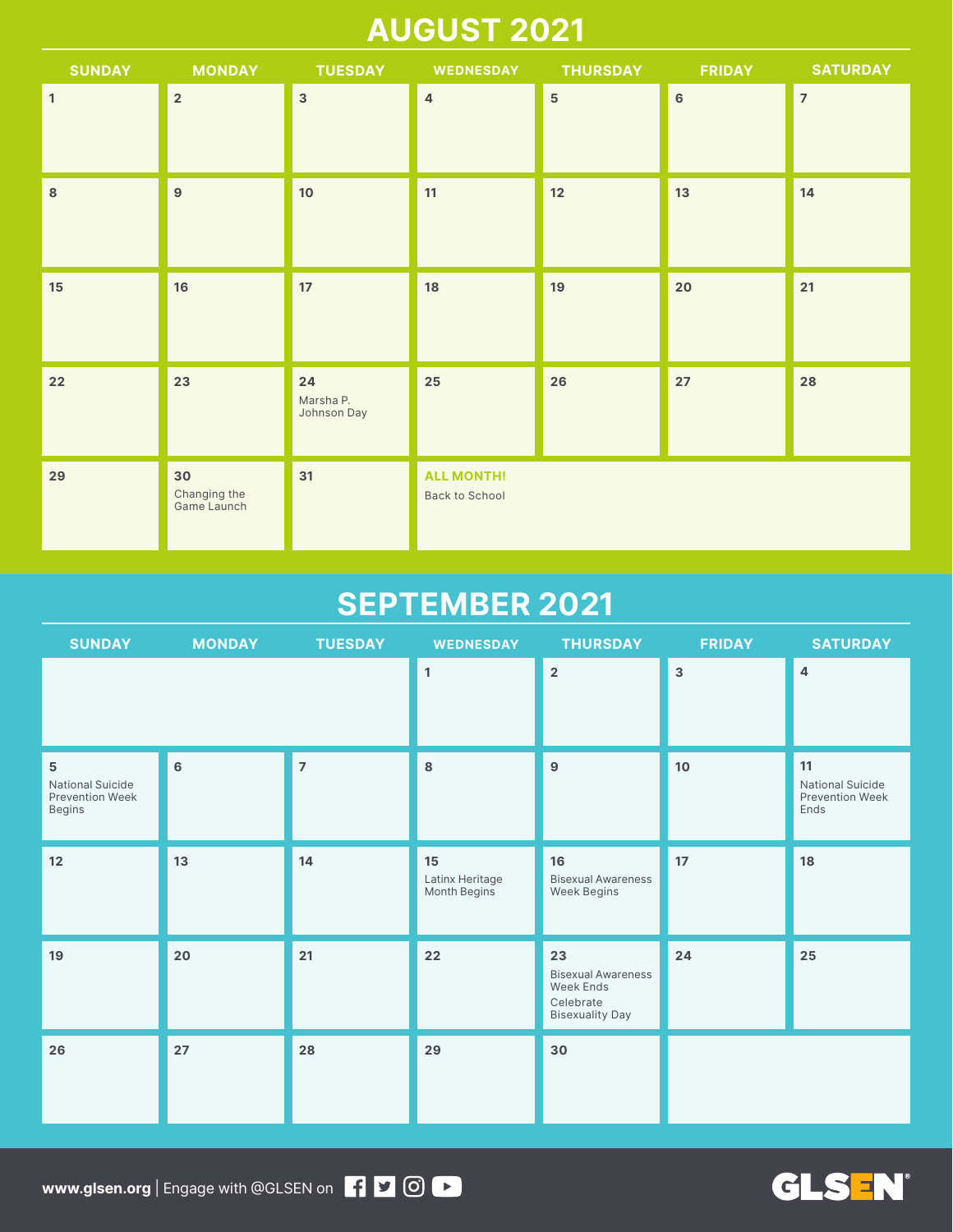### **OCTOBER 2021**

| <b>SUNDAY</b>                                                                                            | <b>MONDAY</b>                                                  | <b>TUESDAY</b>                  | <b>WEDNESDAY</b> | <b>THURSDAY</b>                     | <b>FRIDAY</b>                              | <b>SATURDAY</b>                                      |
|----------------------------------------------------------------------------------------------------------|----------------------------------------------------------------|---------------------------------|------------------|-------------------------------------|--------------------------------------------|------------------------------------------------------|
| <b>ALL MONTH!</b><br>Islamic Heritage Month<br>LGBTQ History Month<br>National Bullying Prevention Month |                                                                | $\mathbf{1}$                    | $\overline{2}$   |                                     |                                            |                                                      |
| $\overline{3}$                                                                                           | Δ                                                              | $5\phantom{1}$                  | $6\phantom{a}$   | $\overline{7}$                      | 8                                          | 9                                                    |
| 10                                                                                                       | 11<br>National<br>Coming Out Day<br>Indigenous<br>People's Day | 12                              | 13               | 14 GLSEN<br><b>Respect Awards</b>   | 15<br>Latinx Heritage<br><b>Month Ends</b> | 16                                                   |
| 17                                                                                                       | 18                                                             | 19                              | 20               | 21<br>International<br>Pronouns Day | 22                                         | 23<br><b>Asexual Awareness</b><br><b>Week Begins</b> |
| 24<br>31                                                                                                 | 25                                                             | 26<br>Intersex<br>Awareness Day | 27               | 28                                  | 29                                         | 30<br><b>Asexual Awareness</b><br><b>Week Ends</b>   |

### **NOVEMBER 2021**

| <b>SUNDAY</b>                      | <b>MONDAY</b>                         | <b>TUESDAY</b> | <b>WEDNESDAY</b>                                                                    | <b>THURSDAY</b>                         | <b>FRIDAY</b>                               | <b>SATURDAY</b>                                      |
|------------------------------------|---------------------------------------|----------------|-------------------------------------------------------------------------------------|-----------------------------------------|---------------------------------------------|------------------------------------------------------|
|                                    | 1<br>Solidarity Week<br><b>Begins</b> | $\overline{2}$ | $\mathbf{3}$                                                                        | 4                                       | 5<br>Solidarity Week<br>Ends                | 6                                                    |
| $\overline{7}$<br>Trans Parent Day | 8<br>Intersex Day of<br>Remembrance   | 9              | 10                                                                                  | 11                                      | 12                                          | 13<br>Transgender<br>Awareness Week<br><b>Begins</b> |
| 14                                 | 15                                    | 16             | 17                                                                                  | 18                                      | 19<br>Transgender<br>Awareness Week<br>Ends | 20<br>Transgender Day<br>of Remembrance              |
| 21                                 | 22                                    | 23             | 24                                                                                  | 25                                      | 26                                          | 27                                                   |
| 28                                 | 29                                    | 30             | <b>ALL MONTH!</b><br>Native American Heritage Month<br><b>Trans Awareness Month</b> | National Homeless Youth Awareness Month |                                             |                                                      |

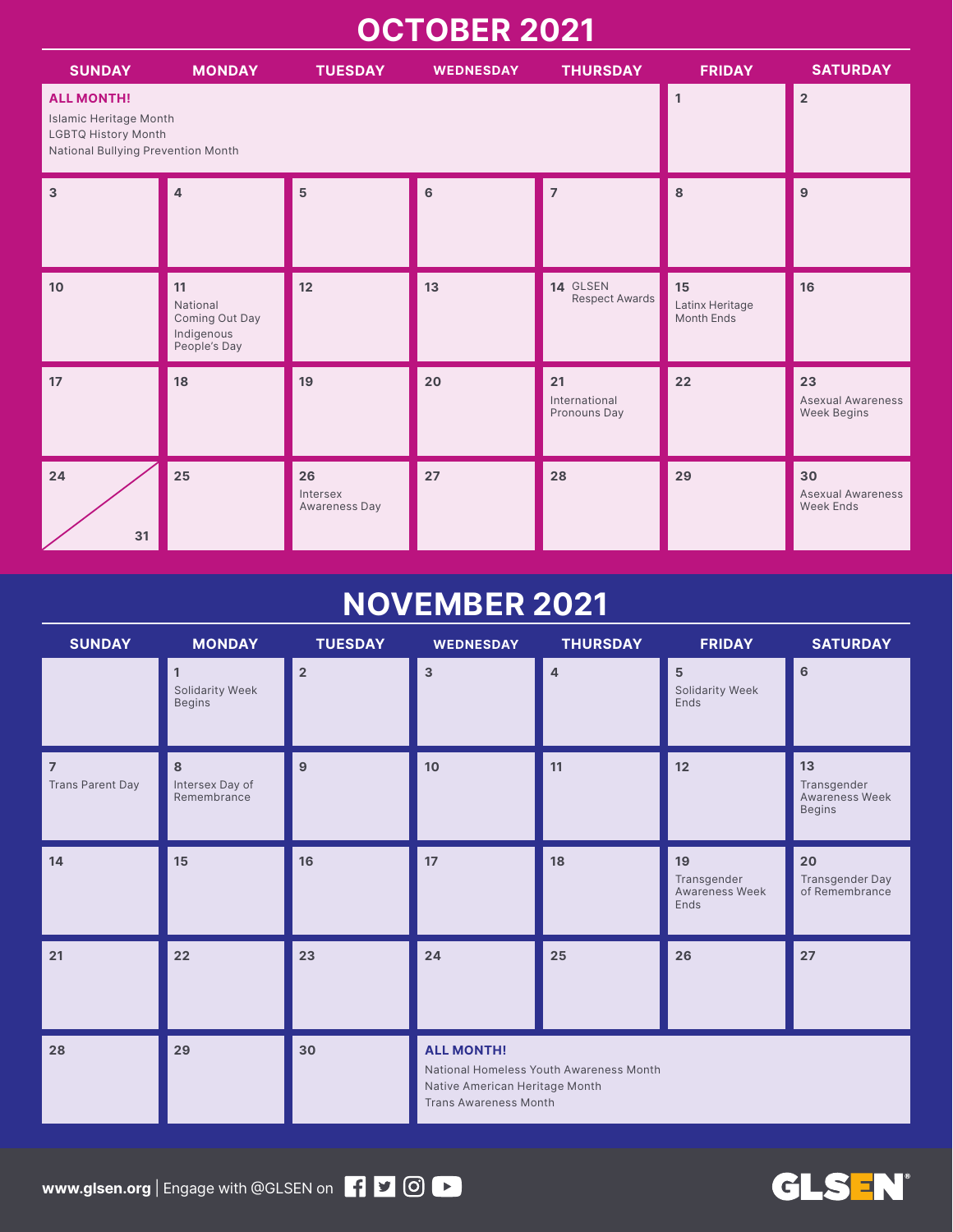### **DECEMBER 2021**

| <b>SUNDAY</b>  | <b>MONDAY</b><br><b>Service Service</b> | <b>TUESDAY</b> | <b>WEDNESDAY</b>                              | <b>THURSDAY</b> | <b>FRIDAY</b>                                                                          | <b>SATURDAY</b> |
|----------------|-----------------------------------------|----------------|-----------------------------------------------|-----------------|----------------------------------------------------------------------------------------|-----------------|
|                |                                         |                | $\mathbf{1}$<br>World AIDS Day                | $\overline{2}$  | $\overline{\mathbf{3}}$<br>International Day<br>of Persons with<br><b>Disabilities</b> | $\sqrt{4}$      |
| $5\phantom{1}$ | $6\phantom{a}$                          | $\overline{7}$ | 8<br>Pansexual<br>and Panromatic<br>Pride Day | $\overline{9}$  | 10 <sub>o</sub><br>Human Rights Day                                                    | 11              |
| 12             | 13                                      | 14             | 15                                            | 16              | 17                                                                                     | 18              |
| 19             | 20                                      | 21             | 22                                            | 23              | 24                                                                                     | 25              |
| 26             | 27                                      | 28             | 29                                            | 30              | 31                                                                                     |                 |

### **JANUARY 2022**

| <b>SUNDAY</b>    | <b>Service Service</b>                                    | MONDAY TUESDAY WEDNESDAY |                | <b>THURSDAY</b>                      | <b>FRIDAY</b>  | <b>SATURDAY</b> |
|------------------|-----------------------------------------------------------|--------------------------|----------------|--------------------------------------|----------------|-----------------|
|                  |                                                           |                          |                |                                      |                | $\mathbf 1$     |
| $\overline{2}$   | $\overline{3}$                                            | $\overline{4}$           | $\overline{5}$ | $6\phantom{a}$                       | $\overline{7}$ | $\bf8$          |
| $\boldsymbol{9}$ | 10                                                        | 11                       | 12             | 13                                   | 14             | $15\,$          |
| 16               | 17 <sup>17</sup><br><b>Martin Luther</b><br>King, Jr. Day | 18                       | 19             | 20                                   | 21             | 22              |
| 23<br>30         | 24<br>31                                                  | 25                       | 26             | $27$<br>Holocaust<br>Remembrance Day | 28             | 29              |

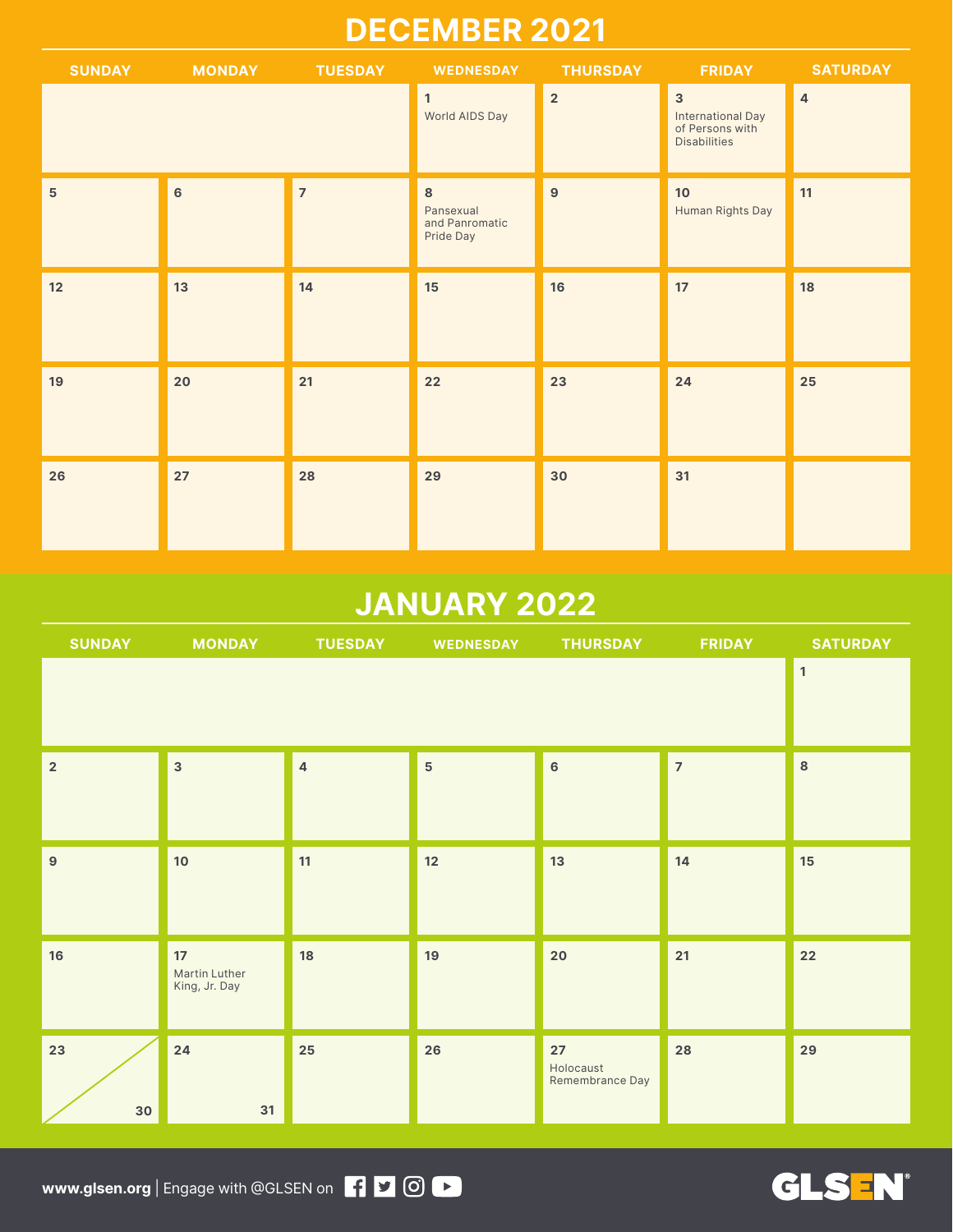### **FEBRUARY 2022**

| <b>SUNDAY</b>                                      | <b>MONDAY</b>                                                         | <b>TUESDAY</b> | <b>WEDNESDAY</b> | <b>THURSDAY</b>                                              | <b>FRIDAY</b>                                           | <b>SATURDAY</b>                           |
|----------------------------------------------------|-----------------------------------------------------------------------|----------------|------------------|--------------------------------------------------------------|---------------------------------------------------------|-------------------------------------------|
| <b>ALL MONTH!</b><br><b>Black History Month</b>    |                                                                       | $\mathbf{1}$   | $\overline{2}$   | $\mathbf{3}$<br>National Women<br>and Girls in<br>Sports Day | $\overline{4}$                                          | 5                                         |
| 6                                                  | $\overline{7}$<br>National School<br>Counseling Week<br><b>Begins</b> | 8              | 9                | 10                                                           | 11<br>National School<br><b>Counseling Week</b><br>Ends | 12                                        |
| 13                                                 | 14                                                                    | 15             | 16               | 17                                                           | 18                                                      | 19                                        |
| 20<br>Aromantic<br>Awareness<br><b>Week Begins</b> | 21                                                                    | 22             | 23               | 24                                                           | 25                                                      | 26<br>Aromantic<br>Awareness<br>Week Ends |
| 27                                                 | 28                                                                    |                |                  |                                                              |                                                         |                                           |

### **MARCH 2022**

| <b>SUNDAY</b>                              | <b>MONDAY</b>                                                        | <b>TUESDAY</b>                    | <b>WEDNESDAY</b>                                             | <b>THURSDAY</b>                                         | <b>FRIDAY</b>                                               | <b>SATURDAY</b> |
|--------------------------------------------|----------------------------------------------------------------------|-----------------------------------|--------------------------------------------------------------|---------------------------------------------------------|-------------------------------------------------------------|-----------------|
| <b>ALL MONTH!</b><br>Women's History Month |                                                                      | 1<br>Zero Discrimination<br>Day   | $\overline{2}$<br><b>National Read</b><br>Across America Day | $\mathsf 3$                                             | $\overline{4}$                                              | $\overline{5}$  |
| 6                                          | $\overline{7}$                                                       | 8<br>International<br>Women's Day | 9                                                            | 10 <sub>1</sub>                                         | 11                                                          | 12              |
| 13                                         | 14                                                                   | 15                                | 16                                                           | 17                                                      | 18                                                          | 19              |
| 20                                         | 21<br>National LGBT<br><b>Health Awareness</b><br><b>Week Begins</b> | 22                                | 23                                                           | 24                                                      | 25<br>National LGBT<br><b>Health Awareness</b><br>Week Ends | 26              |
| $27\,$                                     | 28                                                                   | 29                                | 30                                                           | 31<br>International<br>Transgender Day<br>of Visibility |                                                             |                 |

**GLS EN®** 

**www.glsen.org** | Engage with @GLSEN on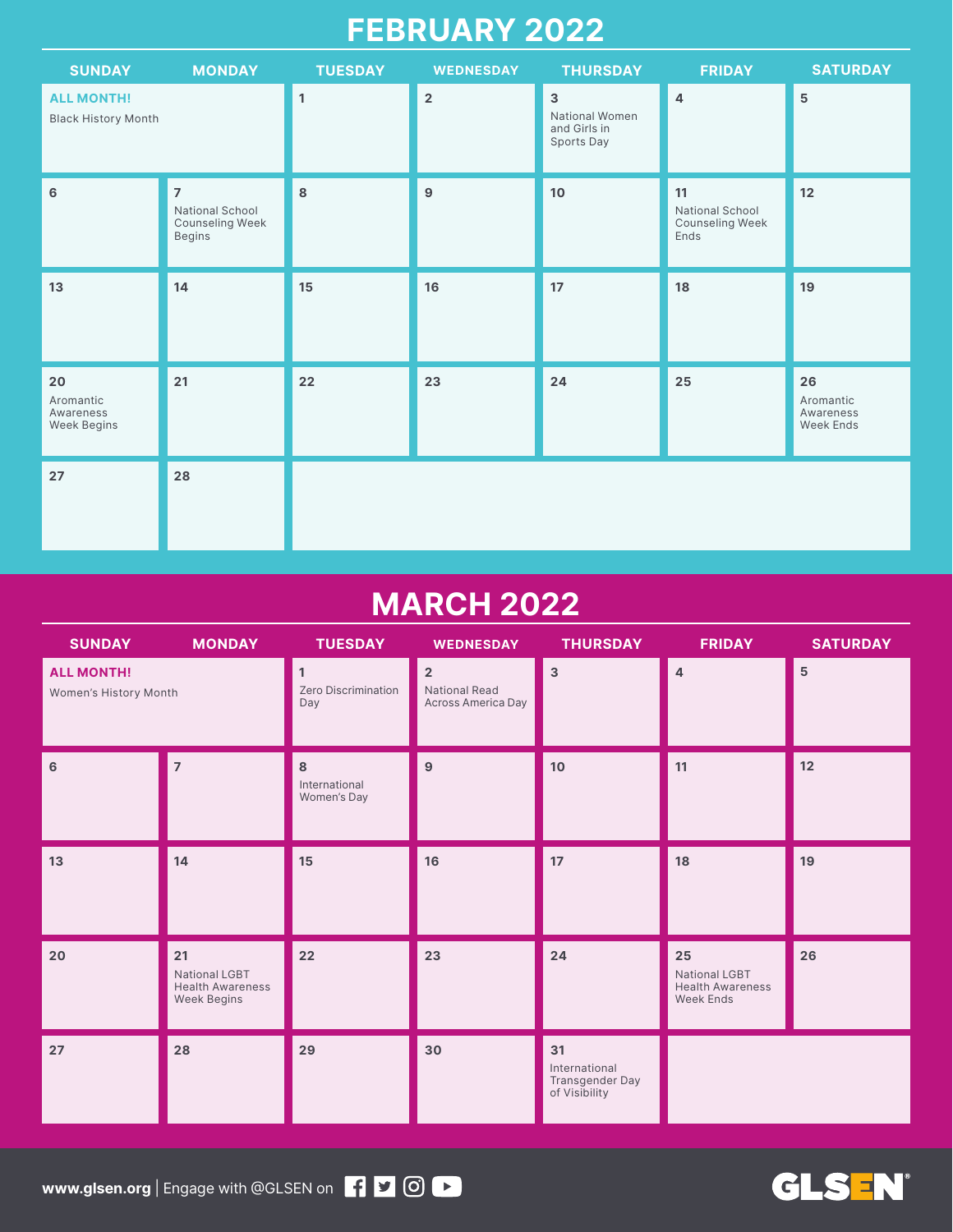### **APRIL 2022**

| <b>SUNDAY</b>                                                            | <b>MONDAY</b>  | <b>TUESDAY</b>                                      | <b>WEDNESDAY</b>                                | <b>THURSDAY</b> | <b>FRIDAY</b>                     | <b>SATURDAY</b>                                    |
|--------------------------------------------------------------------------|----------------|-----------------------------------------------------|-------------------------------------------------|-----------------|-----------------------------------|----------------------------------------------------|
| <b>ALL MONTH!</b><br>Arab Heritage Month                                 |                | $\mathbf{1}$<br><b>Freedom Seeds</b><br>(HOLD) Ends | $\overline{2}$<br>World Autism<br>Awareness Day |                 |                                   |                                                    |
| $\overline{3}$<br><b>ALA's National</b><br>Library Week<br><b>Begins</b> | $\overline{4}$ | 5                                                   | 6                                               | $\overline{7}$  | 8                                 | 9<br><b>ALA's National</b><br>Library Week<br>Ends |
| 10<br>National Youth<br><b>HIV/AIDS</b><br>Awareness Day                 | 11             | 12                                                  | 13                                              | 14              | 15                                | 16                                                 |
| 17                                                                       | 18             | 19                                                  | 20                                              | 21              | 22<br>Earth Day<br>Day of Silence | 23                                                 |
| 24                                                                       | 25             | 26<br>Lesbian<br><b>Visibility Day</b>              | 27                                              | 28              | 29                                | 30                                                 |

### **MAY 2022**

| <b>SUNDAY</b>                                                                                    | <b>MONDAY</b>                                                                          | <b>TUESDAY</b>                                                                        | <b>WEDNESDAY</b>                                                                                                                                       | <b>THURSDAY</b>                | <b>FRIDAY</b>                                                                        | <b>SATURDAY</b>                                                                                  |  |
|--------------------------------------------------------------------------------------------------|----------------------------------------------------------------------------------------|---------------------------------------------------------------------------------------|--------------------------------------------------------------------------------------------------------------------------------------------------------|--------------------------------|--------------------------------------------------------------------------------------|--------------------------------------------------------------------------------------------------|--|
| $\mathbf{1}$<br><b>National Physical</b><br>Education and<br><b>Sports Week</b><br><b>Begins</b> | $\overline{2}$<br><b>National Teacher</b><br><b>Appreciation Week</b><br><b>Begins</b> | $\mathbf{3}$<br><b>International Family</b><br><b>Equality Day</b>                    | $\overline{4}$                                                                                                                                         | 5                              | $6\phantom{1}$<br><b>National Teacher</b><br><b>Appreciation Week</b><br><b>Ends</b> | $\overline{7}$<br><b>National Physical</b><br>Education and<br><b>Sports Week</b><br><b>Ends</b> |  |
| 8                                                                                                | $\mathbf{9}$                                                                           | 10                                                                                    | 11                                                                                                                                                     | 12                             | 13                                                                                   | 14                                                                                               |  |
| 15                                                                                               | 16                                                                                     | 17<br><b>International Day</b><br>Against Homophobia,<br>Transphobia,<br>and Biphobia | 18                                                                                                                                                     | 19<br><b>Agender Pride Day</b> | 20                                                                                   | 21                                                                                               |  |
| 22                                                                                               | 23                                                                                     | 24<br>Pansexual and<br>Panromantic<br><b>Awareness Day</b>                            | 25                                                                                                                                                     | 26                             | 27                                                                                   | 28                                                                                               |  |
| 29                                                                                               | 30                                                                                     | 31                                                                                    | <b>ALL MONTH!</b><br>Asian American and Pacific Islander Heritage Month<br><b>Foster Youth Awareness Month</b><br><b>Mental Health Awareness Month</b> |                                |                                                                                      |                                                                                                  |  |